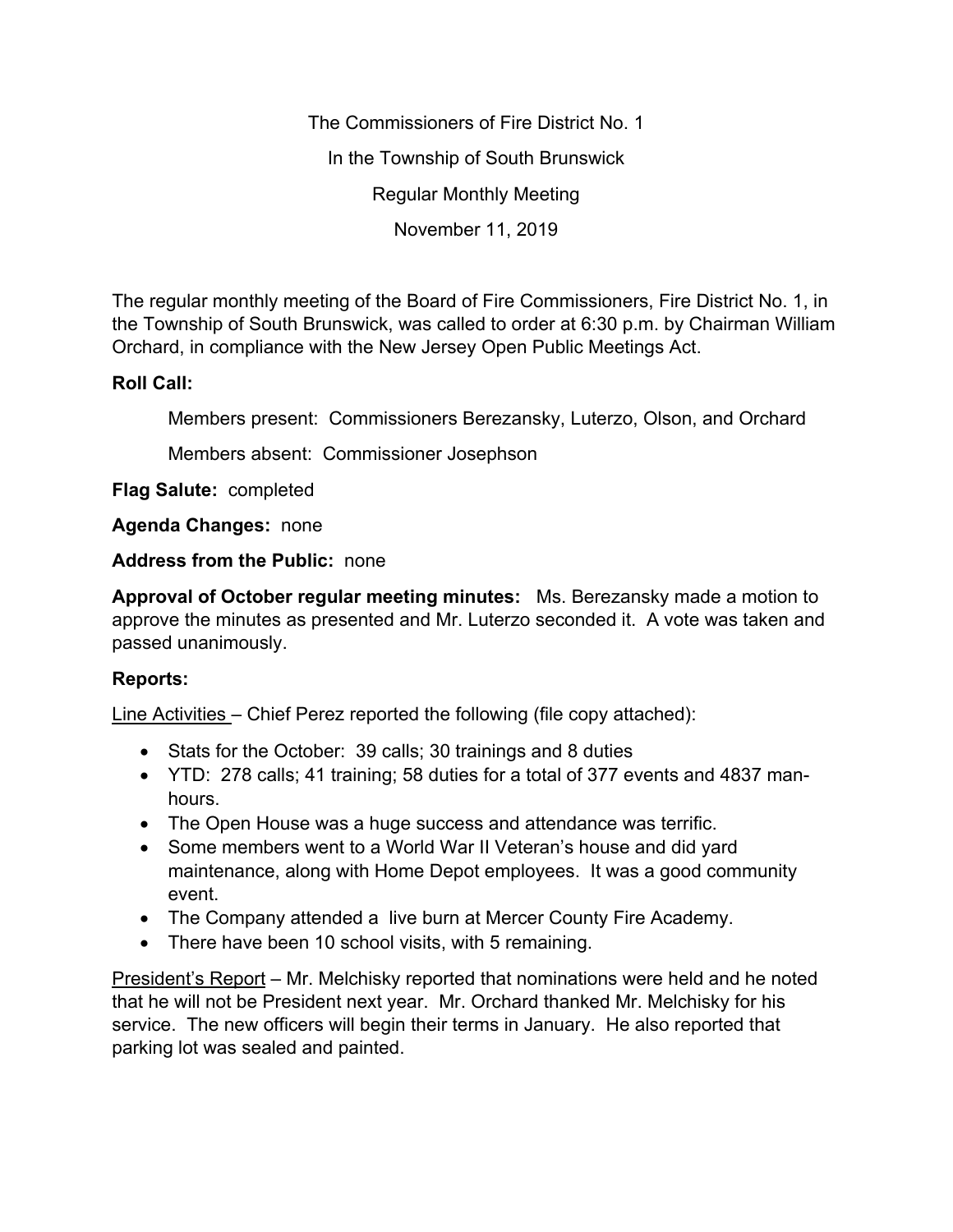Treasurer's Report/Voucher List –Ms. Berezansky presented the Report (file copy attached). She noted that all the bills were paid for the month, including the Commissioners stipends. All insurances are up to date.

After a review of the Voucher List, Mr. Olson made a motion to approve the List as presented and Mr. Luterzo seconded it A vote was taken and passed unanimously.

Secretary's Report – Mr. Olson had nothing to report.

Fire Coordinator's Report – Mr. Perez reported the following:

- 1. The incoming officers attended a leadership training recently.
- 2. Workman's Compensation went down about \$1800.
- 3. The Fire Chiefs had the Fire Safety Trailer evaluated, as there were some safety issues. There is about \$4000 work that needs to be done it, therefore, the Chiefs agreed to get rid of it, as its usefulness is minimal. He noted that it also is 20 years old. The Commissioners agreed with the recommendation.
- 4. Mr. Perez has prepared a preliminary 2020 Budget, which he'll get to the Board for their review. He noted that the ratables went up for next year, therefore, tax Money will be OK.

Chairman's Report – Mr. Orchard had nothing to report.

Standing Committee Reports –

*Fire Company Liaison –* nothing to report.

*Rescue Squad Liaison –* nothing to report.

*Public Relations* - again, it was noted that the Open House was a great success.

*State Association -* Minutes of the last meeting were made available to the Commissioners.

*Insurance –* all policies are paid up.

## **Unfinished Business:** none

**New Business:** Mr. Luterzo suggested getting new apparel (shirts, jackets,etc.). Mr. Perez will look into pricing. Mr. Luterzo also stated that he would like to promote "Adopt A Hydrant" Program, as well as other fire-related safety. The Commissioners agreed that it would be an good idea and suggested using South Brunswick Patch or Nixel.